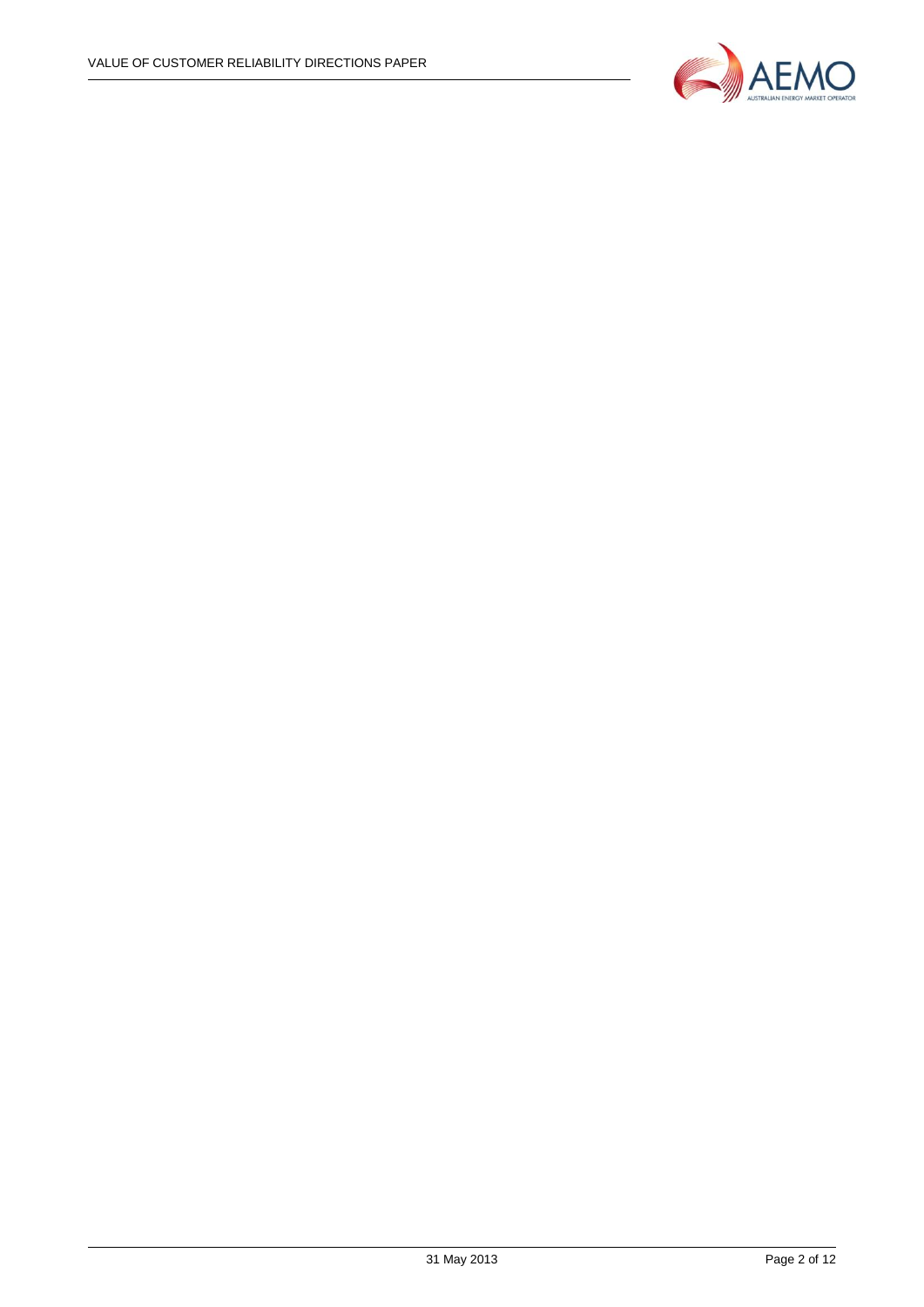

## **Contents**

| $\overline{2}$ |     |                |  |
|----------------|-----|----------------|--|
| 3              |     |                |  |
|                | 3.1 |                |  |
|                | 3.2 |                |  |
|                | 3.3 |                |  |
|                |     | 3.3.1<br>3.3.2 |  |
|                | 3.4 |                |  |
| 4              |     |                |  |
|                | 4.1 |                |  |
|                | 4.2 |                |  |
|                | 4.3 |                |  |
|                | 4.4 |                |  |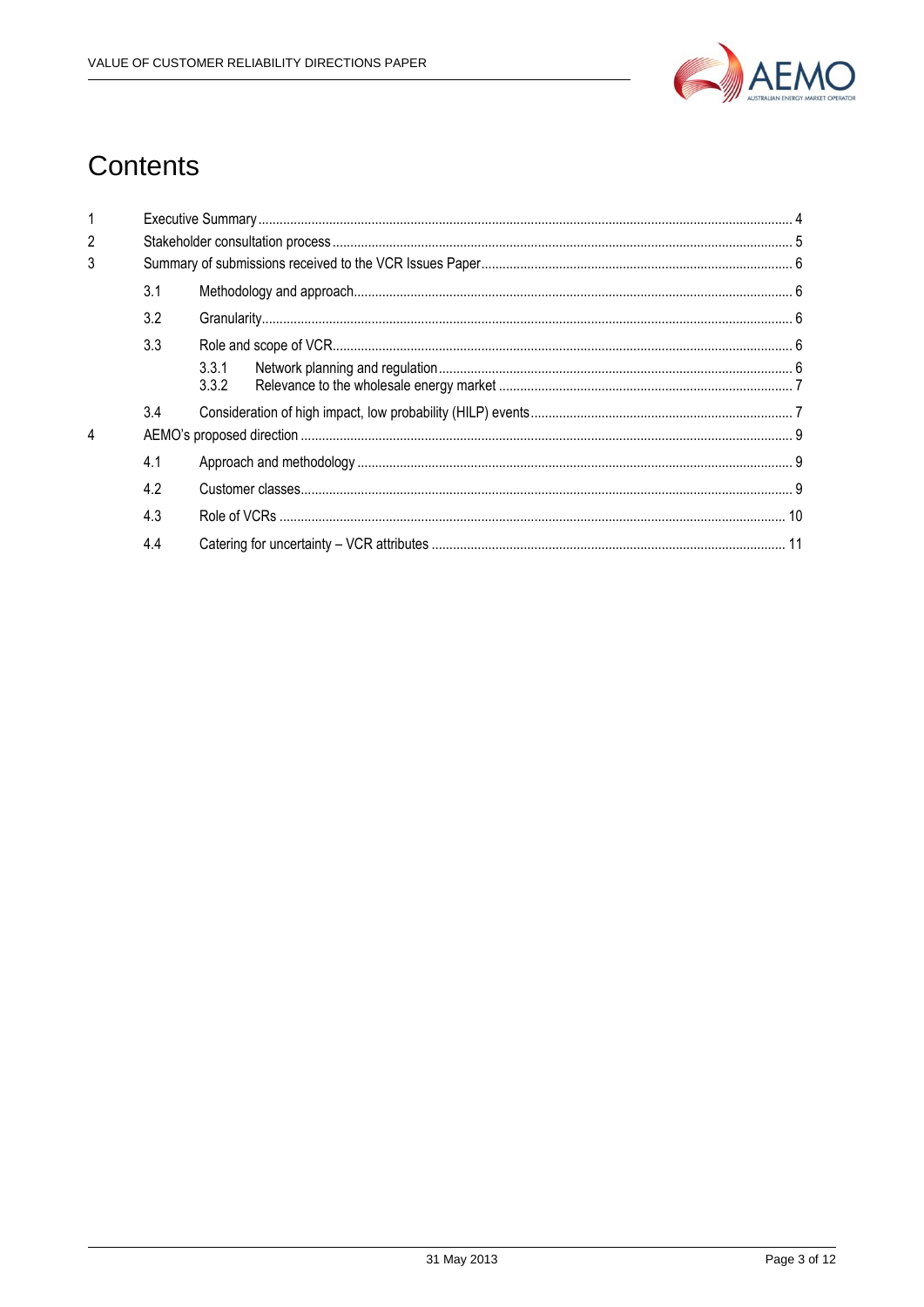

## <span id="page-3-0"></span>**1 Executive Summary**

-

AEMO's National Value of Customer Reliability (VCR) Review will deliver values of customer reliability (VCRs) that can effectively be applied for use in network planning, operations and revenue regulation purposes in the NEM.

The VCRs will support better decision-making across the electricity industry based on a deeper understanding of the value that customers place on the reliable supply of electricity.

AEMO is undertaking this review for a number of reasons:

- A comprehensive national survey has never been undertaken and a detailed survey on VCR has not been undertaken in Victorian since VENCorp's (now AEMO's) 2007 survey.
- The MCE's Review of the Effectiveness of NEM Security and Reliability Arrangements in light of Extreme Weather Events acknowledged the need for VCRs and recommended AEMO undertook a survey. 1
- The importance of making more cost effective decisions on network investment has been recognised but there are no regional or sector-specific VCRs that could be used for planning and revenue setting purposes.
- Reconciliation is required between the Victorian and NSW VCRs following the AEMC's work on developing a NSW VCR through its NSW workstream on Distribution Reliability Standards and Outcomes.<sup>2</sup>

This Directions Paper incorporates feedback from submissions received on the VCR Issues Paper published in March 2013<sup>3</sup>, as well as face-to-face meetings held with some stakeholders and sets out AEMO views on how to best measure VCR.

AEMO is grateful to all those who provided their time to meet to discuss their views on this review.

AEMO expects that this review will assist in developing VCRs that better reflect customer values; this will ultimately drive more efficient market outcomes.

<sup>1</sup> SCER terms of reference, revised in August 2009[: http://www.scer.gov.au/workstreams/energy-market-reform/extreme](http://www.scer.gov.au/workstreams/energy-market-reform/extreme-weather-events/)[weather-events/](http://www.scer.gov.au/workstreams/energy-market-reform/extreme-weather-events/)

<sup>2</sup> AEMC review available a[t http://www.aemc.gov.au/market-reviews/completed/review-of-distribution-reliability](http://www.aemc.gov.au/market-reviews/completed/review-of-distribution-reliability-outcomes-and-standards.html)[outcomes-and-standards.html](http://www.aemc.gov.au/market-reviews/completed/review-of-distribution-reliability-outcomes-and-standards.html)

<sup>3</sup> AEMO's VCR Issues Paper and submissions received available at: [http://www.aemo.com.au/Consultations/National-](http://www.aemo.com.au/Consultations/National-Electricity-Market/Value-of-Customer-Reliability-Issues-Paper)[Electricity-Market/Value-of-Customer-Reliability-Issues-Paper](http://www.aemo.com.au/Consultations/National-Electricity-Market/Value-of-Customer-Reliability-Issues-Paper)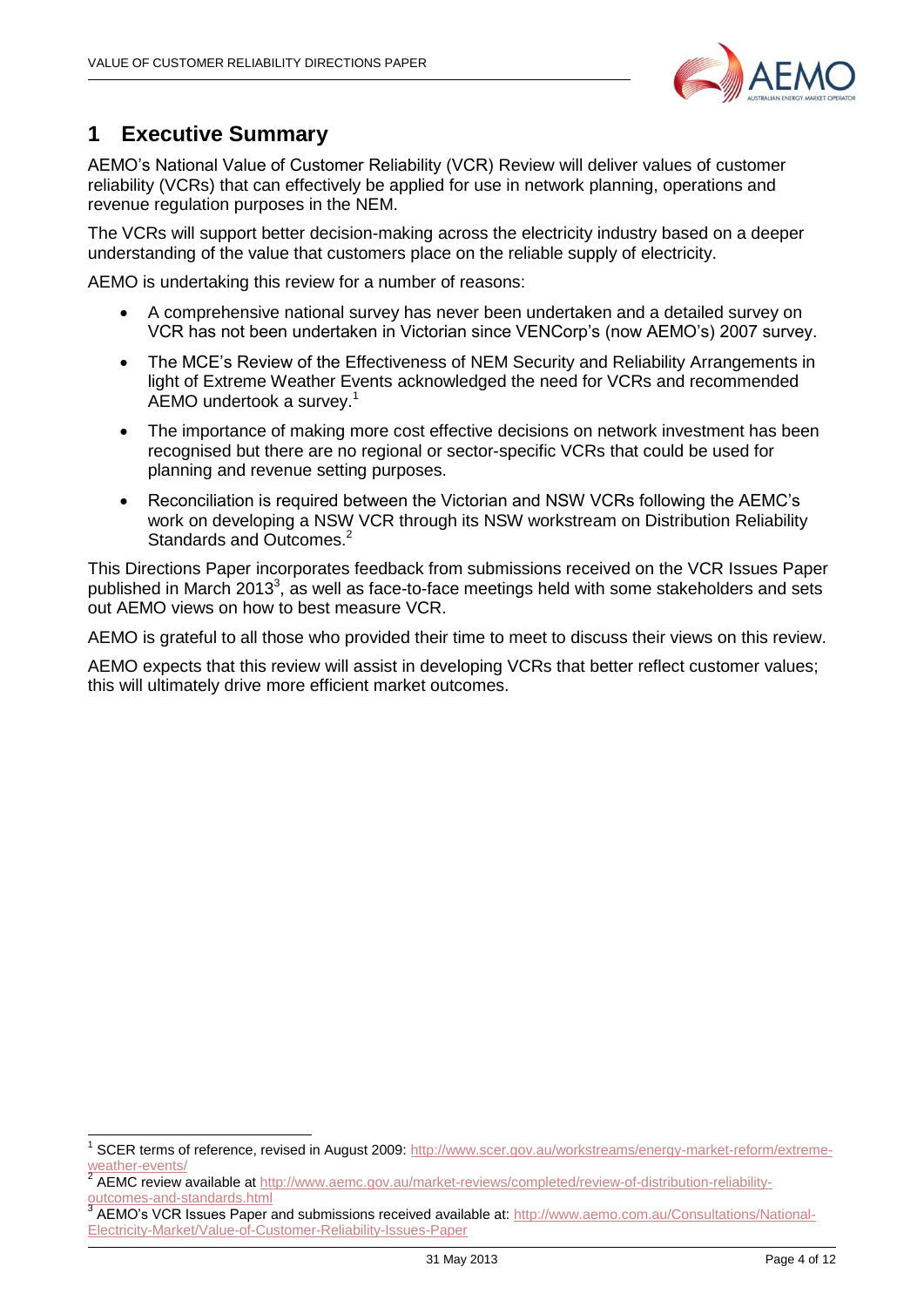

## <span id="page-4-0"></span>**2 Stakeholder consultation process**

Stakeholders are invited to submit written responses on AEMO's proposed position outlined within this Directions Paper by Friday 28 June 2013.

The indicative timeline for this review is as follows:

| <b>Deliverable</b>                                              | Timeline             |
|-----------------------------------------------------------------|----------------------|
| Directions Paper published                                      | 31 May 2013          |
| Submissions due on Directions Paper                             | 28 June 2013         |
| Final Directions Paper on methodology and<br>approach published | August 2013          |
| Measure VCRs in accordance with the<br>methodology and approach | July - November 2013 |
| Draft VCRs published                                            | End December 2013    |
| Submissions due on draft VCRs                                   | Early February 2014  |
| Final VCRs published                                            | March 2014           |

Where practical within the above review timelines, AEMO will also accommodate requests for meetings with individual stakeholders or public meetings.

AEMO's contact for any queries or further information is Reena Kwong, telephone 03 9609 8492, email *reena.kwong@aemo.com.au*.

AEMO prefers that submissions be forwarded by email as they will be published on AEMO's website. These should be emailed to *reena.kwong@aemo.com.au.*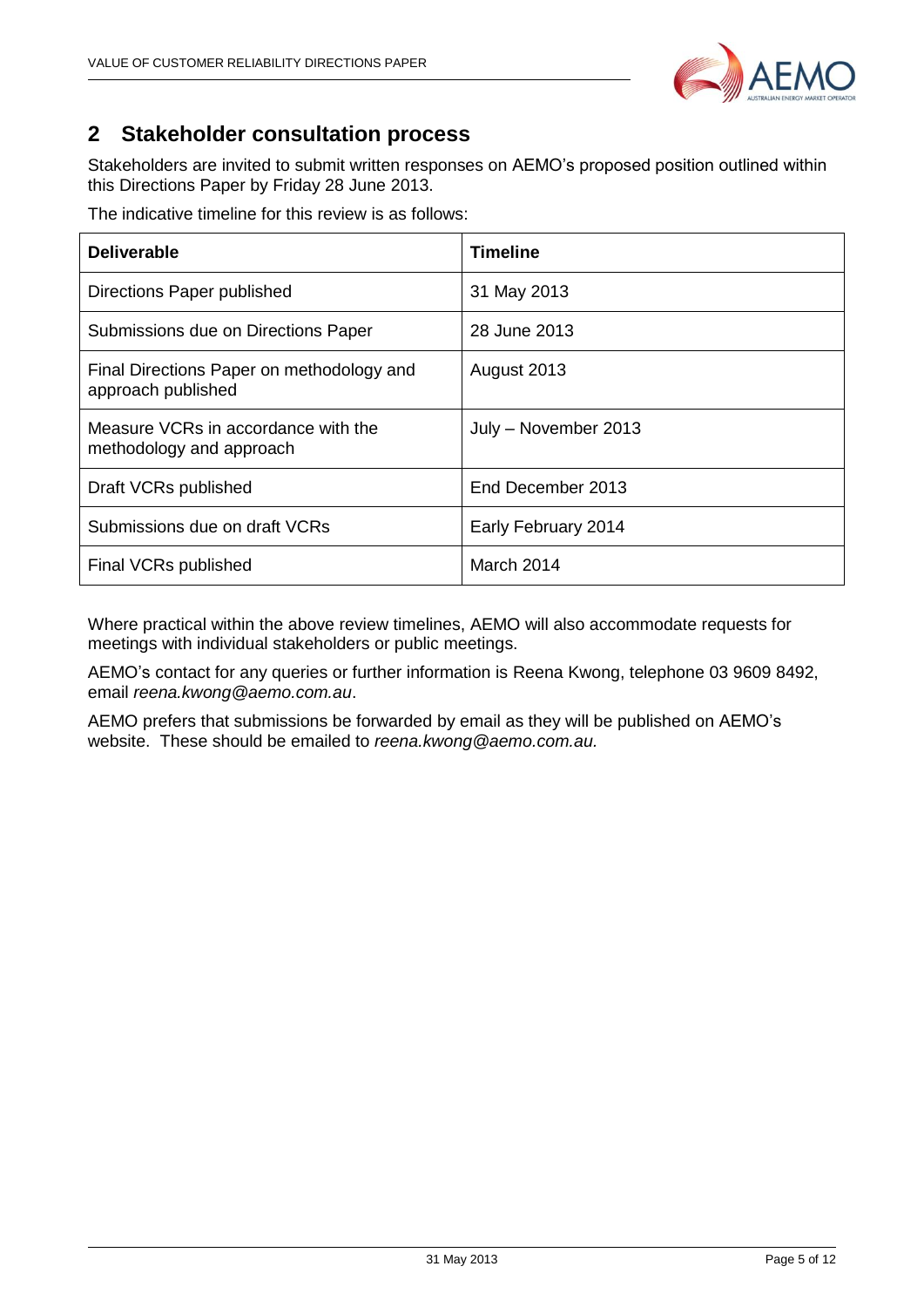

## <span id="page-5-0"></span>**3 Summary of submissions received to the VCR Issues Paper**

This chapter provides a brief summary of the key issues received in submissions and face-to-face meetings.

## <span id="page-5-1"></span>**3.1 Methodology and approach**

ActewAGL, Alinta Energy, Energex, Origin Energy and SP AusNet have suggested that choice modelling with some contingent valuation questions to estimate the impact of interruptions is the most appropriate methodology to use for this VCR review.

The Energy Users Association of Australia (EUAA) noted that the Economic Principles of Substitution (EPS) approach would be more valuable as the substitution of fuels to meet electricity users needs acts as a hedge on the VCR.

Grid Australia recommended that AEMO use a number of different approaches to develop a better understanding of the uncertainties associated with VCR estimates.

The Alternative Technology Association (ATA) recommended that: "*Customer consultation for determining VCR must extend beyond surveys, to more rigorous consultative measures such as, but not limited to, workshops, focus groups and opportunities for written submissions as appropriate,"* and that: "*transparency will ultimately be the key to consumers understanding the relationship between the costs and benefits of a particular level of reliability delivered under any national approach". 4*

The ATA submission also recommended that AEMO *'use a methodology for determining VCR*  provides for the correct valuation of 'partial supply' DSP-based measures<sup>5</sup>.

## <span id="page-5-2"></span>**3.2 Granularity**

All stakeholders supported more granular VCRs, such as sector-specific and location-specific VCRs.

The AER suggested that regional level VCRs would still be useful given that network assets typically serve a region or area that includes a cross-section of consumer types or sectors.

They further stated that disaggregated information by location—including CBD, metro, rural long, and rural short—has been used in setting the targets for the distribution Service Targets Performance Incentive Scheme (STPIS).

They also noted that more granular VCRs—ones that distinguished between different types of outages (timing or duration)—would better reflect consumer needs.

The ATA recommended that VCRs should be distinguishable by consumer sector and the level of criticality of the load supplied.

Origin Energy noted that the customer classifications used for the Victorian 2007 VCR study were useful.

Distribution business responses noted that disaggregation by customer tariff could be achieved and would be useful.

## <span id="page-5-3"></span>**3.3 Role and scope of VCR**

#### <span id="page-5-4"></span>**3.3.1 Network planning and regulation**

Submissions from the AER, ATA, Energy Australia and SP AusNet support the use of VCRs in the network planning and regulation contexts.

1

<sup>4</sup> Page 7, ATA submission.

<sup>5</sup> Page 10, ATA submission.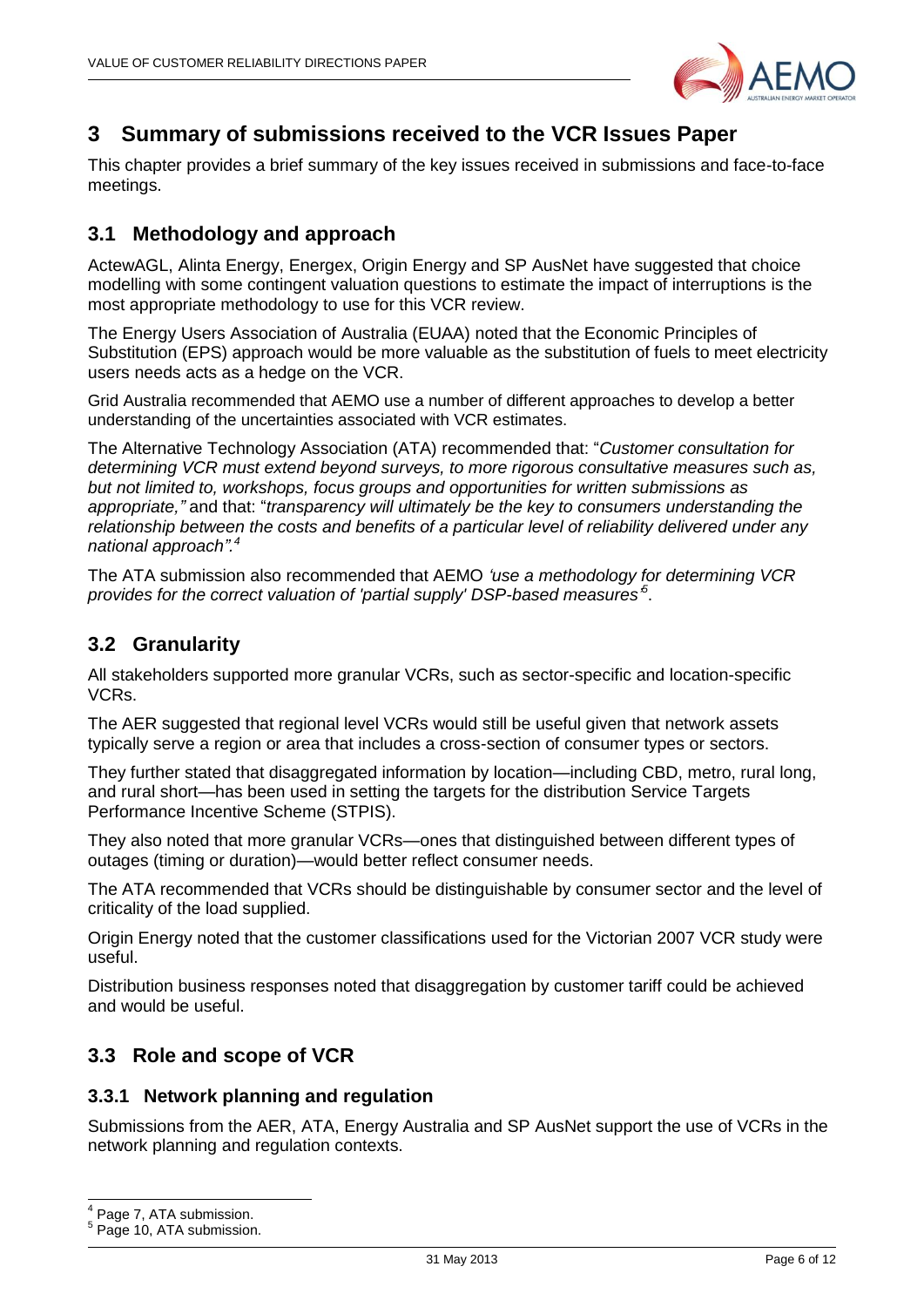

The Energy Networks Association (ENA) submission commented that VCRs are likely to increase in importance due to their application in RIT-Ts and RIT-Ds as well as their use under the nationally consistent framework for transmission and distribution reliability.

Networks NSW's submission stated that, in the network regulation context, *"the VCR has been used to set the incentive coefficient under the STPIS which is designed to improve service standards for reliability performance at the margins".*<sup>6</sup>

The South Australian Council of Social Services (SACOSS) submission cautioned that "*the end result of the current use of VCRs in network investments that are multiples of what households have expressed represents a fundamental challenge to allocative efficiency in the NEM unless this*  is reflected in the way pricing recovers costs from different customer costs".<sup>7</sup>

Grid Australia commented that it is beyond the scope of AEMO's terms of reference to determine where the VCR must be applied in the network planning and regulation contexts. Grid Australia have noted that these issues *'are being considered by the AEMC in its current review of the national framework for transmission reliability. Grid Australia's position on these issues will be detailed in its submission to the AEMC's review.' 8*

#### <span id="page-6-0"></span>**3.3.2 Relevance to the wholesale energy market**

GDF Suez and Alinta Energy generally support the application of the VCRs to inform the market price cap (MPC); however, GDF Suez does not recommend using the deterministic approach to relate the MPC to VCRs. GDF Suez also believes the VCRs will provide a better approximation for System Restart Ancillary Services (SRAS) than the MPC, but social costs should be included.

Origin Energy and Networks NSW do not believe that the VCR should inform the MPC. They suggest that there are differences between the purposes of the VCR and MPC; notably that the MPC ensures efficient generation investment while the VCR is more suited to informing network investment. Origin Energy stated that: *"The most appropriate signals for promoting timely and efficient generation and network investment are not necessarily the same".<sup>9</sup>*

The AER, Energy Australia and the ATA proposed that should VCRs be used to inform the MPC, the calculation should differ to calculations for network planning and regulation purposes.

ATA also stated that if VCRs are used in the SRAS process, *"they should be developed to specifically reflect customers' willingness to pay to have power restored sooner after a one-in-tenyear outage, rather than willingness to pay to avoid an outage".<sup>10</sup>*

## <span id="page-6-1"></span>**3.4 Consideration of high impact, low probability (HILP) events**

Many of the submissions, including Grid Australia, Networks NSW and Ergon Energy, responded that high impact, low probability (HILP) events should be considered when developing VCRs. These submissions stated their concern that the current methodology for determining VCRs neither considers the impact of HILP events nor captures investments driven by HILP events.<sup>11</sup>

Grid Australia noted that while the issue is outside of AEMO's scope of works, *"the VCR should include the costs of social disruption and the broader impacts that would arise from a major or prolonged outage"* and "*the application of VCRs in the context of transmission investment analysis typically places a very low weight on customers' exposure to high impact, low probability events"*. *12*

The AER suggested that HILP events should be considered outside of the VCR development. Their submission proposed that HILP events *"should be addressed via emergency protection and* 

 6 Page 3, Networks NSW submission.

<sup>&</sup>lt;sup>7</sup> Page 3, SACOSS submission.

 $8$  Page 6, Grid Australia submission.

<sup>9</sup> Page 3, Origin Energy submission.

<sup>&</sup>lt;sup>10</sup> Page 6, ATA submission.

<sup>11</sup> Page 6, Networks NSW submission.

 $12$  Page 8, Grid Australia submission.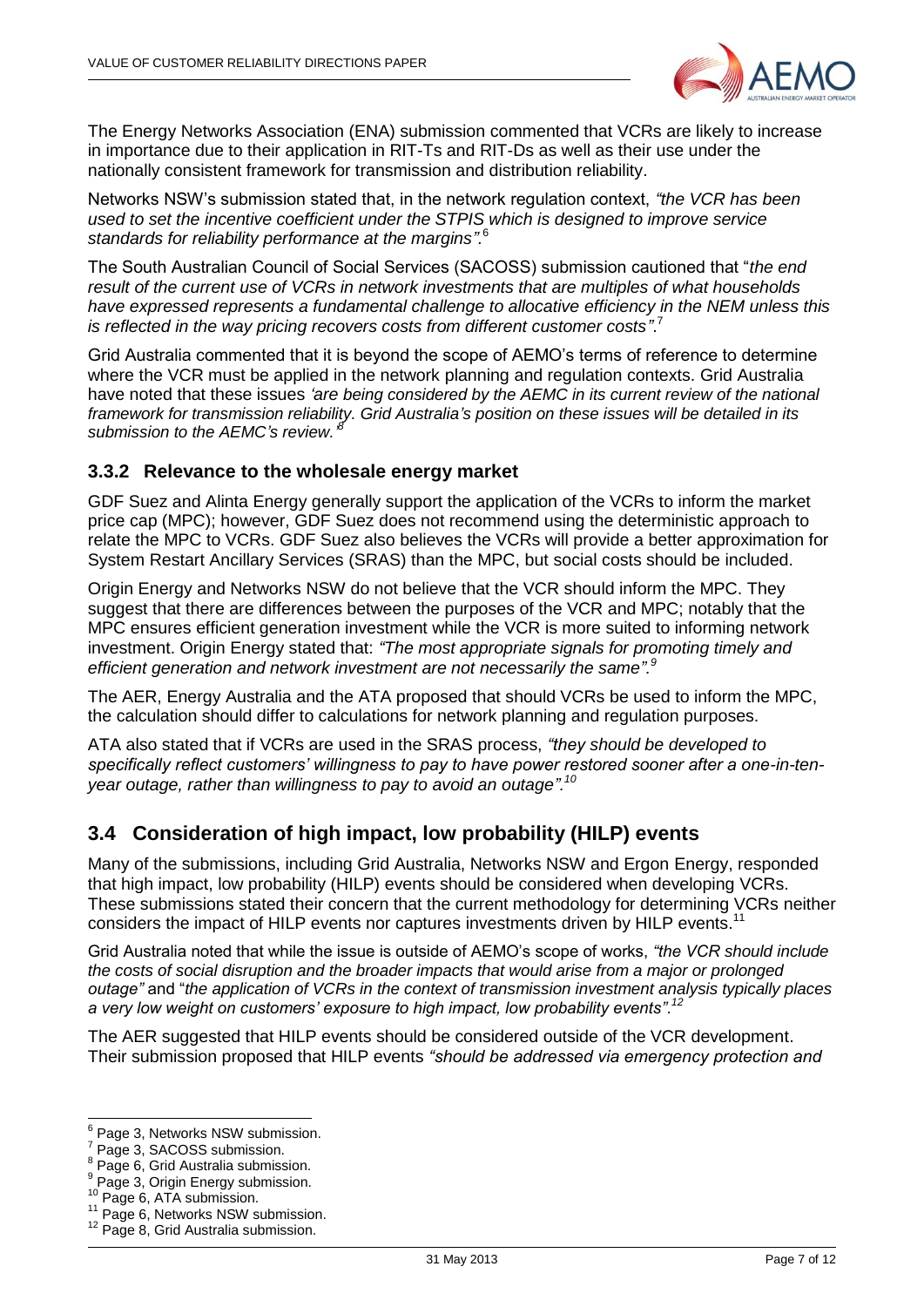

*control schemes. If these events were to be included in the VCR, it could result in the construction of network assets that are unlikely to be used".<sup>13</sup>*

<sup>-</sup><sup>13</sup> Page 5, AER submission.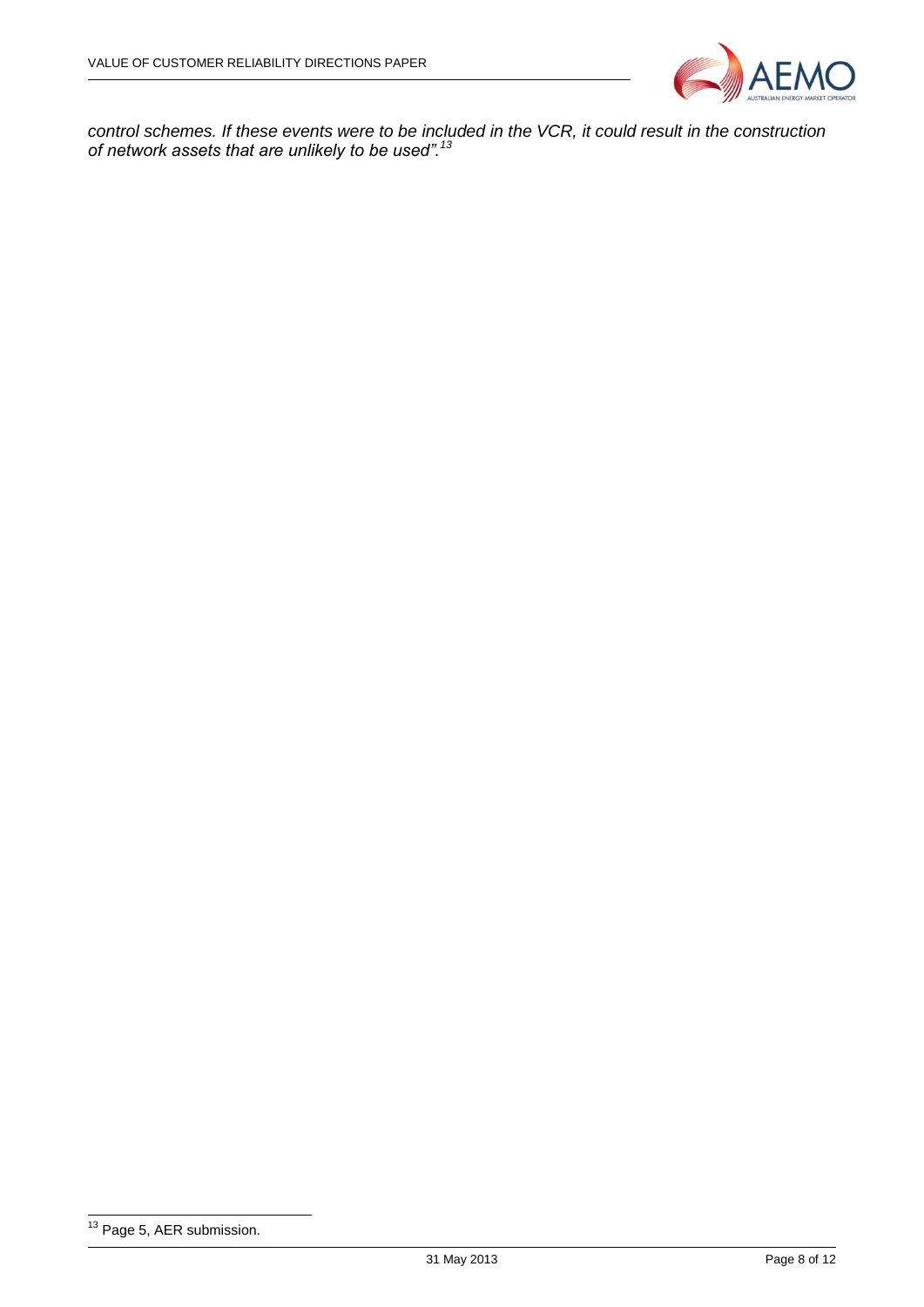

## <span id="page-8-0"></span>**4 AEMO's proposed direction**

On the basis of previous work, AEMO considers that there are clear differences between the VCR of different customer groups, especially on a sectoral basis. AEMO therefore considers that there must be a degree of granularity to VCRs so that they accurately reflect the level of reliability that customers desire. More granular sectoral VCRs would support better decision making in the NEM and would be a significant improvement on the current single average-weighted regional VCRs that have been applied in Victoria for network planning purposes and produced by the AEMC for NSW.

AEMO proposes to calculate a range of VCRs for each transmission connection point in the NEM. The range of VCRs will reflect the value customers place on outages of different duration and severity. The connection point VCRs will be calculated from the measured VCRs for four different customer classes identified below in Section 4.2 and weighted by the proportion of each customer class at each connection point.

Although AEMO's VCR review does not calculate VCRs down to the distribution feeder level, AEMO proposes to provide transparency on each transmission connection point as each customer class at that transmission connection point will be assigned its appropriate VCR. This sectoral VCR will then allow distribution businesses to determine the relevant VCR to apply for its own use depending on the type of load being served by their feeder from that connection point.

AEMO's review will also provide a platform for future VCR reviews and updates of VCRs as more detailed customer information and data becomes readily accessible.

## <span id="page-8-1"></span>**4.1 Approach and methodology**

AEMO proposes to adopt the choice survey-based modelling approach. This approach offers customers choices between specific options across both reliability and cost dimensions. Customer are not required to undertake much hypothetical reasoning, and are better able to reveal true customer willingness to pay (WTP) for different levels of reliability.

This approach has been employed in other surveys measuring the value customers place on reliability, including those conducted by ActewAGL, SA Power Networks and New Zealand Institute of Economic Research's (NZIER) 2012 survey.

The survey will also include some contingent valuation questions to estimate non-financial losses. Although subjective in nature, AEMO believes the contingent valuation method is more appropriate than the Direct Cost Approach (DCA) or EPS approach as customers themselves place a financial value on their non-financial costs.

Additionally, as done in the Victorian 2007 survey, questions about societal impacts of widespread interruptions will also be incorporated into the survey design to ensure these costs are considered when developing the VCRs.

At this stage AEMO plans to hold initial face-to-face forums to inform customers about the upcoming surveys. Customers who are willing to participate will be asked to provide email addresses so online surveys can be emailed to them.

In order for survey outcomes to accurately reflect the value each type of customer places on reliability, AEMO will obtain a representative sample set of each customer class prior to survey commencement.

## <span id="page-8-2"></span>**4.2 Customer classes**

1

As an outcome of the recent National Energy Customer Framework (NECF) review which is being progressively implemented in jurisdictions from 1 July 2012<sup>14</sup>, retailers and distribution businesses now provide customer classification and threshold information to AEMO as part of the Consumer

<sup>&</sup>lt;sup>14</sup> ACT, Tasmania, and the Commonwealth commenced on 1 July 2012; and South Australia commenced on 1 February 2013. The framework will commence in New South Wales on 1 July 2013.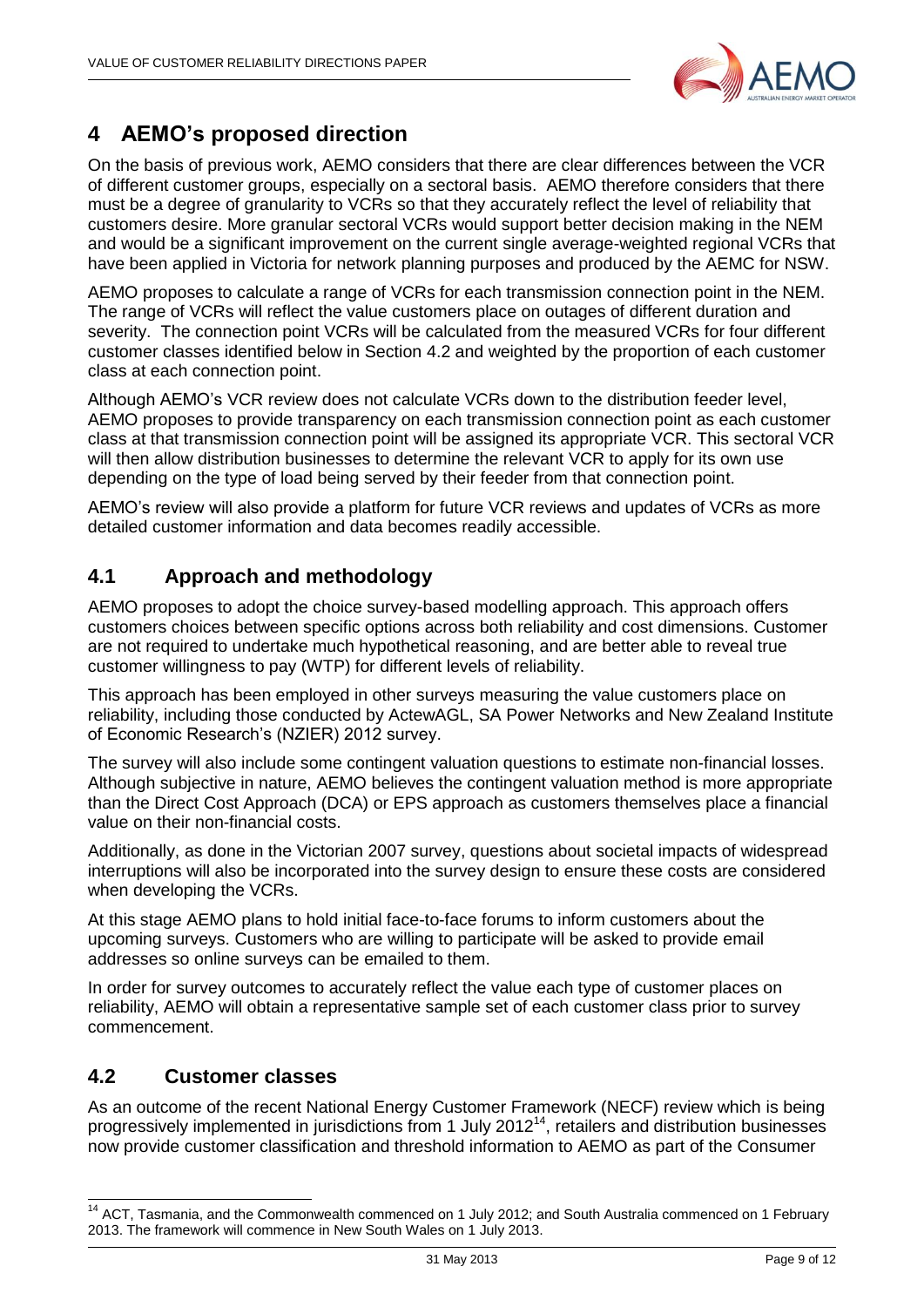

Administration and Transfer Solution (CATS) Procedures<sup>15</sup>. Subsequently AEMO is now able to distinguish customers in its Market Settlement and Transfer Solutions (MSATS) into the following categories:

- Residential customers.
- Small business (average annual energy consumption < 40 MWh/pa).
- Medium business<sup>16</sup> (average annual energy consumption  $40-100$  MWh/pa).
- Large business (average annual energy consumption > 100 MWh/pa).

Each of these customer classes will have a VCR assigned to them, and this will form the basis of customer disaggregation at each transmission connection point (see Figure 1 below). This disaggregated data collected in AEMO's MSATS database, combined with information readily available from distribution businesses and retailers, improves transparency of NEM customer type at each transmission connection point. The level of granularity also allows the VCRs to be applied in a range of NEM contexts if desired.

#### **Figure 1 – Example of VCRs to be calculated**



## <span id="page-9-0"></span>**4.3 Role of VCRs**

-

AEMO acknowledges that we cannot specify the contexts of where the VCR must be applied throughout the NEM. The objective of this project is not to determine how the VCR is used but the selection of the most appropriate measure will be in part dependent upon its intended use. AEMO considers the VCRs calculated through this review will benefit many processes in the NEM by providing confidence that the true value that customers place on reliability is reflected in outcomes delivered. However our primary aim is to develop a suite of VCRs which will be focussed on delivering better network investment decisions.

<sup>&</sup>lt;sup>15</sup> Available on the AEMO website: [http://www.aemo.com.au/Electricity/Policies-and-Procedures/Market-Settlement-and-](http://www.aemo.com.au/Electricity/Policies-and-Procedures/Market-Settlement-and-Transfer-Solutions/CATS-and-WIGS-Procedures)[Transfer-Solutions/CATS-and-WIGS-Procedures](http://www.aemo.com.au/Electricity/Policies-and-Procedures/Market-Settlement-and-Transfer-Solutions/CATS-and-WIGS-Procedures)

<sup>16</sup> Identified as *small market offer customers* in the NECF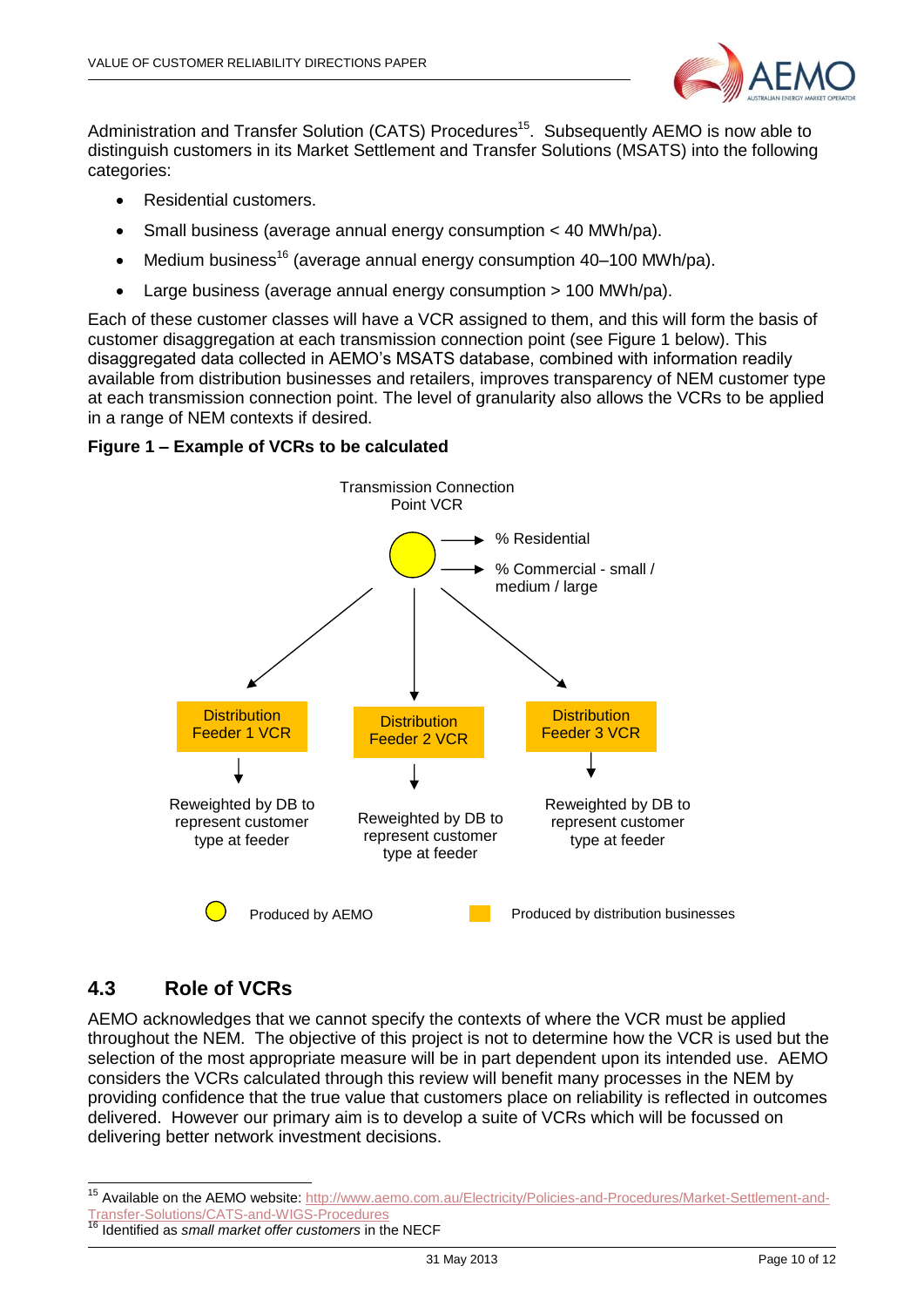

In its role as the Victorian transmission planner, AEMO will apply the VCRs calculated in its transmission planning process. Transmission connection point VCRs applied in the economic planning approach will allow more accurate decision making to occur so that the right investment is delivered when customers in a particular location want better reliability.

A range of other reviews have recommended that VCRs be used in other regions of the NEM, either directly in the investment decision making process or by informing the setting of reliability standards. Reviews have also considered using VCRs in distribution investment decision making.

The application of VCRs in the above contexts will depend on the level of granularity that is desired for the purpose and data available at the time. For example, investment decision making in the distribution planning process will benefit more from VCRs for each feeder. Therefore the accuracy of VCRs by feeder will be reliant on information readily available within the distribution businesses. AEMO understands, that although initially time-consuming, data that the DNSPs have will allow the VCRs published by AEMO to be further disaggregated down to each feeder.

AEMO believes that there should be no difference between setting VCRs for transmission network purposes or distribution network purposes. Whether an outage occurs at the transmission or distribution level is not relevant when determining a VCR; customers are concerned solely about the impact of lost electricity supply, not which section of the network has caused this. The review will therefore deliver a range of VCRs representing customer response to a mix of outage durations and impacts. For investment decision making purposes, AEMO recommends using the appropriate VCRs that corresponds to the network investment location and customer class.

High impact low probability events should also be considered in the network investment decision making process. By including the social cost of interruptions and looking at the VCR for a range of outage durations, the proposed VCRs should be able to be used in this context.

Additionally AEMO considers that the application of VCRs could be useful in other contexts including:

- Revenue-setting purposes by the AER, including for STPIS and informing augmentation capital expenditure programs
- Procurement of non-market ancillary services (NMAS)

As the calculation of VCRs and their form will be focussed on network investment decision making, their use in other potential application would need careful review. AEMO considers that transmission connection point VCRs could provide a baseline value to inform the procurement of non-market ancillary services in the NEM, as they allow for consideration of customers' value of reliability preferences. Further work would be required to determine the extent to which the VCRs would inform an appropriate procurement price depending on the ancillary service required.

Relating to the VCR informing the MPC, AEMO notes that the AEMC have been tasked to identify if there is a link between the Reliability Standards and Reliability Settings with a VCR and how these Reliability Standards and Settings (principally the MPC) should be amended to reflect a VCR.<sup>17</sup> AEMO will focus specifically on measuring and calculating VCRs, not deciding whether VCRs should be used to inform the MPC.

## <span id="page-10-0"></span>**4.4 Catering for uncertainty – VCR attributes**

AEMO recognises the uncertainties associated with any quantification of how customers value reliability. The price that a customer is willing to pay is associated with the outage duration as well as when the outage occurred.

To address this, AEMO believes incorporating the following attributes into the survey design will more accurately reflect customer reliability preferences:

- Range of outage duration.
- Outage time of day (peak or non-peak).

<sup>-</sup>As part of the SCER's Extreme Weather Event Review.